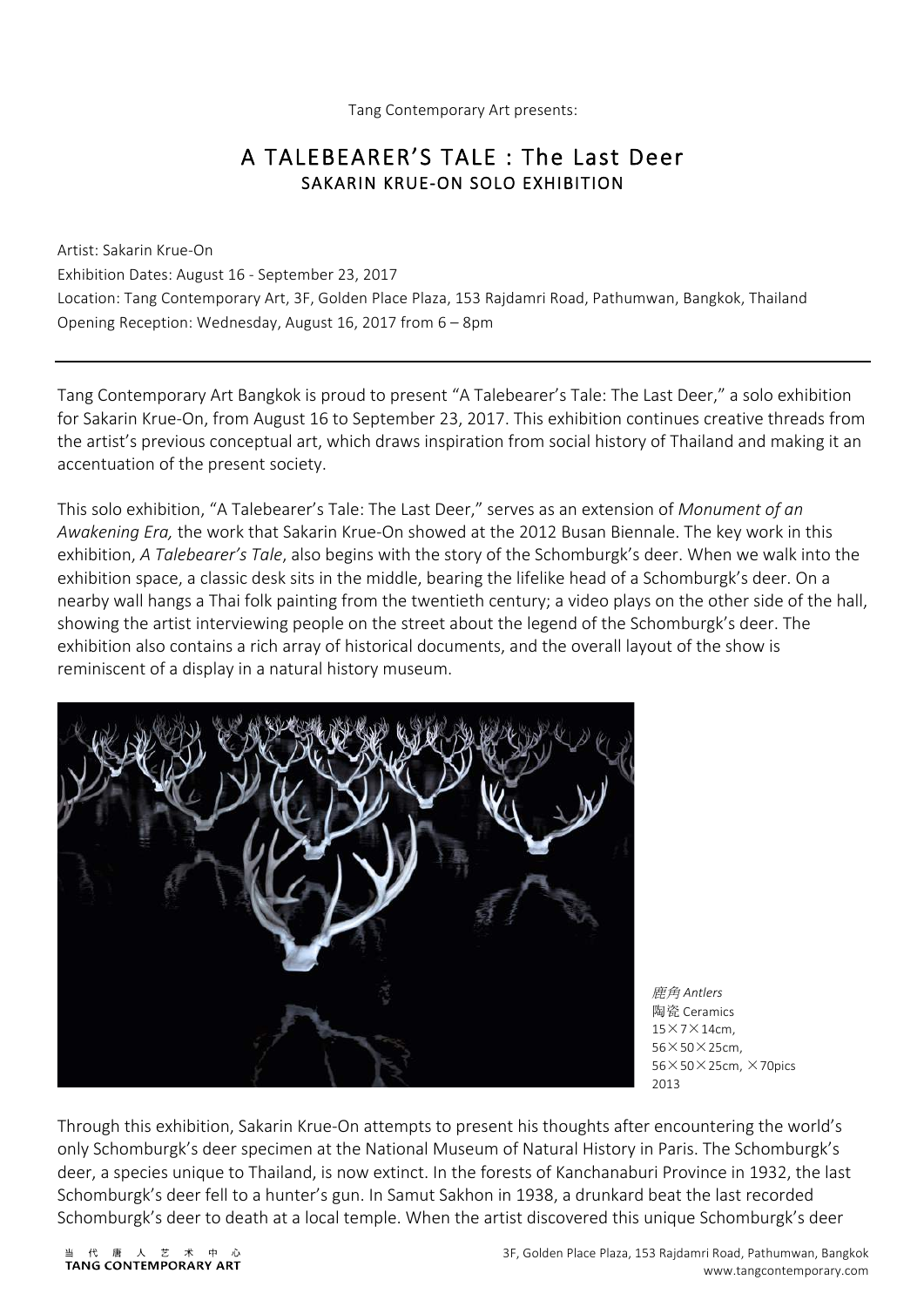specimen in Paris, he finally realized that the legendary, beautiful animal that he had heard about since childhood actually once existed.

"A Talebearer's Tale: The Last Deer" conveys the tragedy of the extinction of this beautiful, legendary species, but the show also explores the greed in human nature, and the irreversible impact people have had on the world and later generations due to a lack of moral restraint and reverence. The artist hopes that viewers will, through the story and extinction of the Schomburgk's deer, consider Thailand's social transformation, and the country's distinctive cultural identity, values, and traditions as it attempts to find balance between the past and the future amidst globalization and economic and social development.



### ABOUT ARTIST

Born in 1965, Mae Hong Sorn, Thailand, Sakarin Krue-On is an internationally renowned contemporary artist. His works are often site-specific installations with traditional Thai cultural influences. The art of Sakarin Krue-On consists of various approaches, ranging from meticulously planned terraces based on traditional farming techniques to digital media installations.

As the key figure in establishing the media department at Silpakorn University, the premier training ground for artists and art historians in Thailand, Sakarin Krue-On also represented the first-ever Thai Pavilion at the 50<sup>th</sup> Venice Biennale (2003), and he was the first Thai artist to participate in Documenta (2007). *Terraced Rice Field* and *Nang Fa (Angel),* both site-specific installations exhibited at the 2007 Kassel exhibition, have exemplified his artistic endeavor to create provocative art as well as traditional Thai paintings. As a prolific artist, Sakarin Krue-On was recently honored with Prudential Eye Award 2016 / Lifetime Achievement Award from the Asian Contemporary Art in Singapore.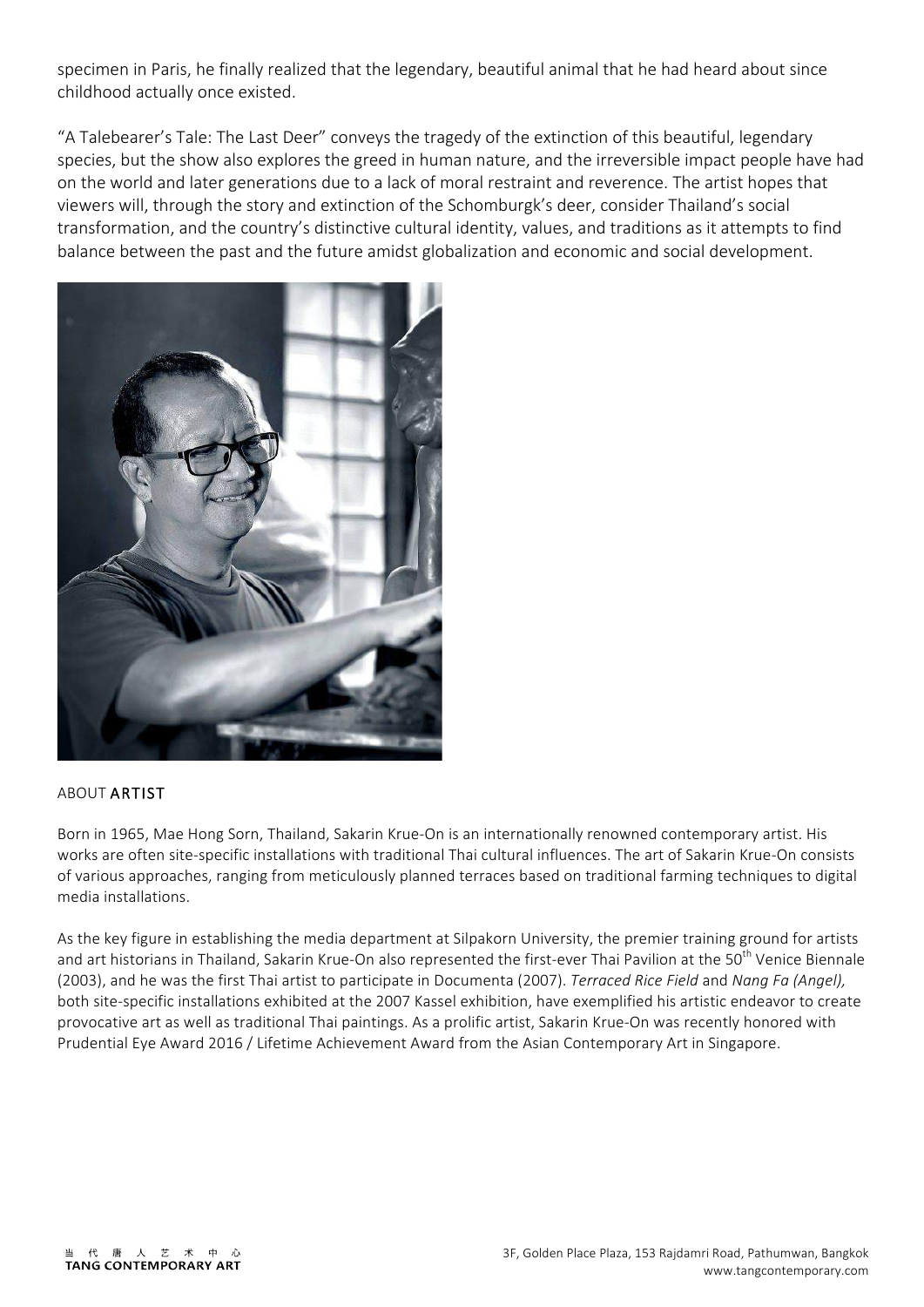

*A Talebearer's tale: The Last Deer*, Video, 2017

*Artist will be present and available for interviews, please contact us in advance for scheduling.*

Tang Contemporary Art Tang Contemporary Art, 3F, Golden Place Plaza, 153 Rajdamri Road, Pathumwan, Bangkok, Thailand Gallery Hours: Tuesday to Saturday, 11am – 7pm

bkk@tangcontemporary.net | +662 652 2732 WeChat: tang\_contemporary / IG: tangcontemporaryart www.tangcontemporary.com

### ABOUT TANG CONTEMPORARY ART

Tang Contemporary Art was established in 1997 in Bangkok, later establishing galleries in Beijing and most recently Hong Kong. The gallery is fully committed to producing critical projects and exhibitions to promote Contemporary Chinese art regionally and worldwide, and encourage a dynamic exchange between Chinese artists and those abroad. Acting as one of the most progressive and critically driven exhibition spaces in China, the gallery strives to initiate dialogue between artists, curators, collectors and institutions working both locally and internationally. A roster of groundbreaking exhibitions has earned them international recognition, establishing their status as a pioneer of the contemporary art scene in Asia.

Tang Contemporary Art represents leading figures in Chinese art including Ai Weiwei, Huang Yong Ping, Shen Yuan, Wang Du, Liu Xiaodong, Yang Jiecang, Xia Xiaowan, Sun Yuan & Peng Yu, Yan Lei, Wang Yin, Wang Yuping, Yang Jiang Group, Guo Wei, Zheng Guogu, Michael Lin, Lin Yilin, H. H. Lim, He An, Zhao Zhao, Wang Yuyang, Weng Fen, Yang Yong, , Xu Qu, XU Xiaoguo, Ji Zhou, Cai Lei, Ling Jian and Chen Wenbo, additionally collaborating with international artists such as Rirkrit Tiravanija, Navin Rawanchaikul, Sakarin Krue-on, and Prasert Yodkaew.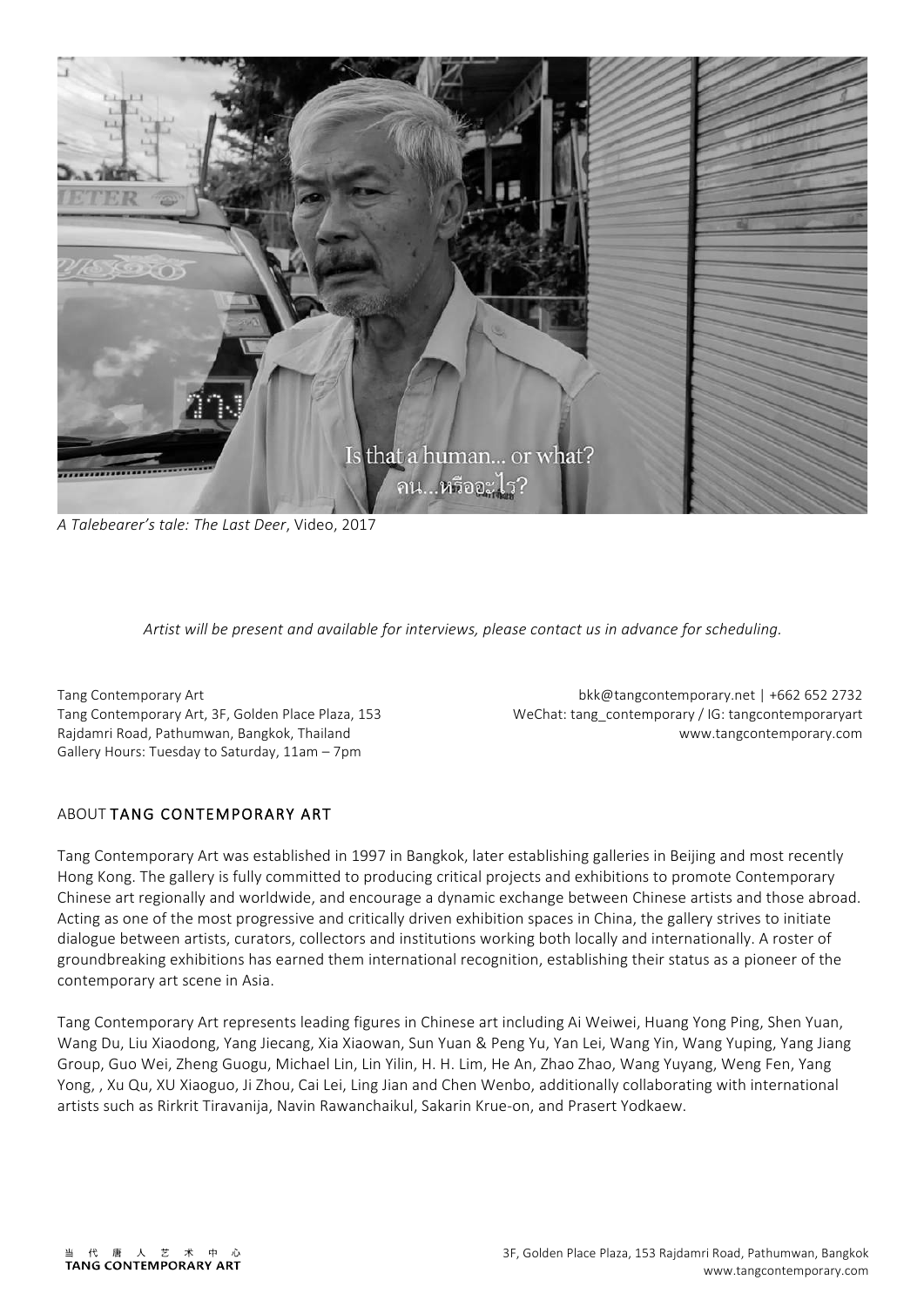当代唐人艺术中心:

## 是非者,是非言——最后的暹罗鹿 萨卡琳·克鲁昂个展

艺术家:萨卡琳·克鲁昂 Sakarin Krue-On 展览时间: 2017年8月16日至9月23日 地点:泰国曼谷帕度万伦坡披尼区,拉杳丹利路,金地广场三楼,当代唐人艺术中心 开幕时间: 2017年8月16日星期三, 下午6点至8点

当代唐人艺术中心曼谷空间将于 2017 年 8 月 16 日至 9 月 23 日举办萨卡琳· 克鲁昂 (Sakrin Krue-On) 的个展《是非 者,是非言──最后的暹罗鹿》,本次个展延续萨卡琳·克鲁昂一贯的观念艺术创作脉络,于泰国传统文明中汲取灵 感,反应当今泰国在全球化语境中所⾯临的危机与挑战。

本次个展《是非者,是非言——最后的暹罗鹿》延续了艺术家 2012 年参加釜山双年展《唤醒的遗迹》作品的主线,以 暹罗鹿的故事展开了本次展览的主要作品《揭秘者的故事》——我们走进展览便看到大厅中央一张古典书桌上栩栩如生 的暹罗鹿的鹿头,旁边的墙面上是一张创作于 20 世纪的泰国风土画作;展厅里的另一侧还有一个录像,内容是艺术家 对路人有关暹罗鹿传说的采访,整个展览还陈列有相当丰富的历史文献,展览的布置不禁让人联想起一个自然历史博物 馆中的展厅。

艺术家用这个展览试图再现他在巴黎自然历史博物馆里偶遇世界上唯一一只暹罗鹿标本时所感受到的震撼和思考。暹罗 鹿是世界上已经灭绝的物种之一,并且是泰国独有的物种: 1932 年的北碧府,泰国森林中最后一头暹罗鹿倒在了猎人 的枪下; 1938 年的龙仔厝府,一名醉汉在当地寺庙中打死了最后一头有记载的暹罗鹿。艺术家在巴黎看到这只独一无 二的暹罗鹿标本时才意识到他从小所听到的有关这神话一般传说的美丽物种原来真实存在过。

《是非者,是非言──最后的暹罗鹿》这个展览所要传答的不仅是对暹罗鹿这一美丽而神奇的物种灭绝的惨案的惋惜, 也是在探讨人性中的贪婪,如何因为缺少了道德约束和敬畏之心而对世界和子孙后代造成不可逆转的影响。这件作品更 是希望观众能因为暹罗鹿的故事和灭绝的年代联想到泰国社会变革的事件以及这个国家在世界地图中特殊的文化身份和 价值传统,能够在经济和社会的发展以及全球化的进程之中能够寻找到过去与未来之间的一个平衡点。

#### 关于艺术家

萨卡林· 克鲁昂于 1965 年出生于泰国湄宏顺府,是一位国际知名的当代艺术家。他的作品通常是体现泰国传统文化烙 印的在地装置。 萨卡琳· 克鲁昂的艺术实践涵盖各种手段,既有精心策划的基于传统农耕技术的梯田,亦有数字媒体设 施。作为备受泰国艺术家和艺术史学家推崇的艺术院校——泰国艺术大学(Silpakorn Univeristy)新媒体艺术系的创始人 ,克鲁昂代表泰国参展第五十届威尼斯双年展(2003 年)以及 2009 年第 53 届威尼斯双年展泰国国家馆主题展 " Gondola al Paradiso.,Ltd."。

他更是第一位参加德国卡塞尔文献展 Documenta (2007) 的泰国艺术家,展览中呈现的两件在地装置——"水稻梯 田"和"Nang Fa (天使)", 皆集中体现了克鲁昂的艺术造诣,即用创造性思维挑衅艺术和泰国传统绘画。从业多年 ,克鲁昂始终保持旺盛高效的创作状态,并于 2016 年荣获了新加坡亚洲当代艺术奖颁发的"保诚当代艺术终身成就奖 。萨卡林·克鲁昂持续地关注"亚洲区域不同文化身份的细微差别",因此被誉为"泰国文化的守护者"。